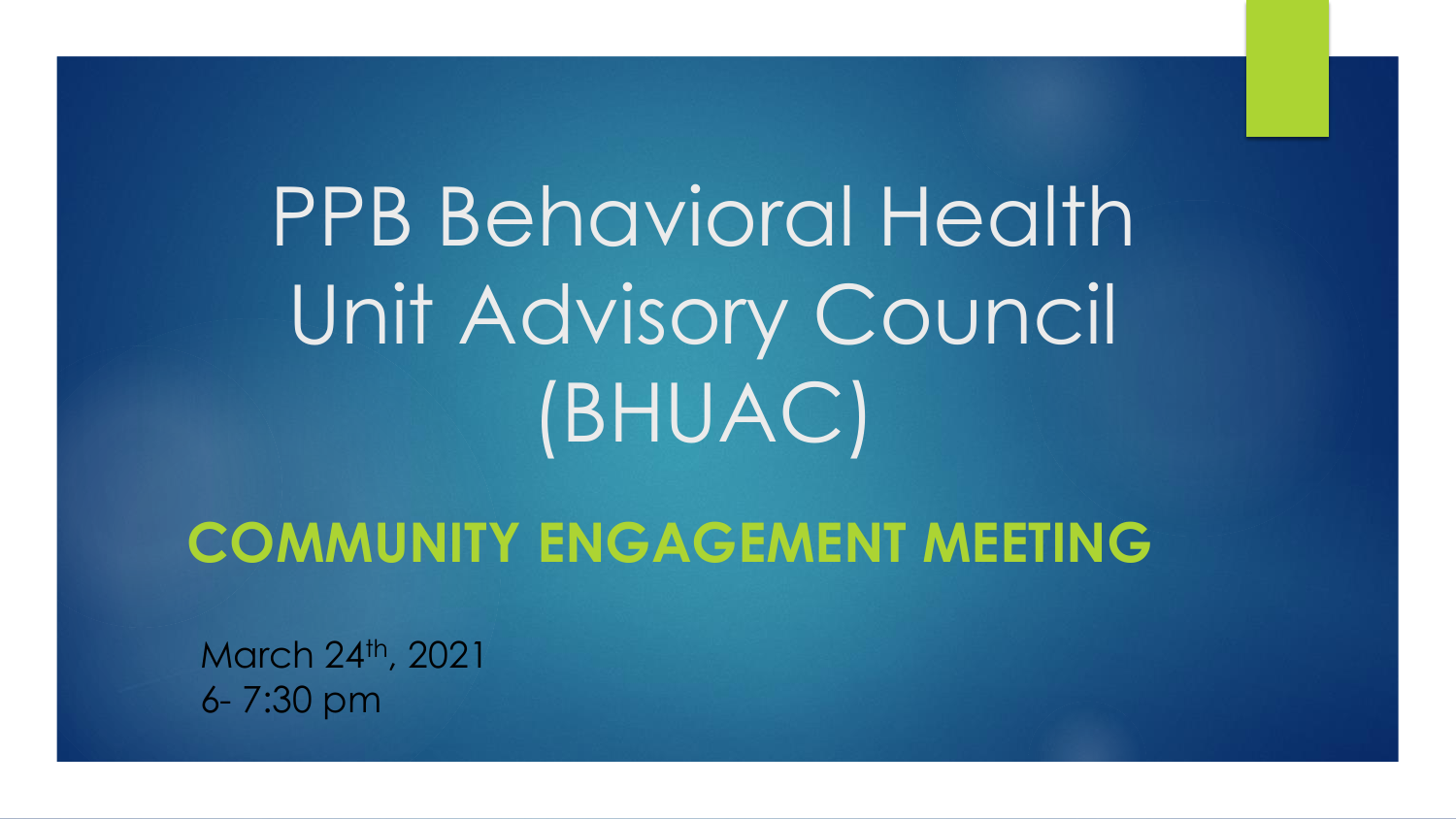## How did BHUAC get started?

- In accordance with the proposed **Settlement Agreement** between the US Department of Justice (DOJ) and the City of Portland, within 90 days of the effective Date (**December 30th, 2013**), PPB shall establish a BHU Advisory Committee.
- The purpose of the **Behavioral Health Unit Advisory Committee** is to provide guidance to the City of Portland and the Portland Police Bureau in the development and expansion of **Enhanced Crisis Intervention Team** (ECIT), Mobile Crisis Unit Team (MCUT) now named the **Behavioral Health Response Team** (BHRT), **Service Coordination Team** (SCT)**, Bureau of Emergency Communication** (BOEC)(911) crisis call triage, and utilization of community-based mental health services.
- If you want to read the **full report** you can find it here **<https://www.portlandoregon.gov/police/62044>**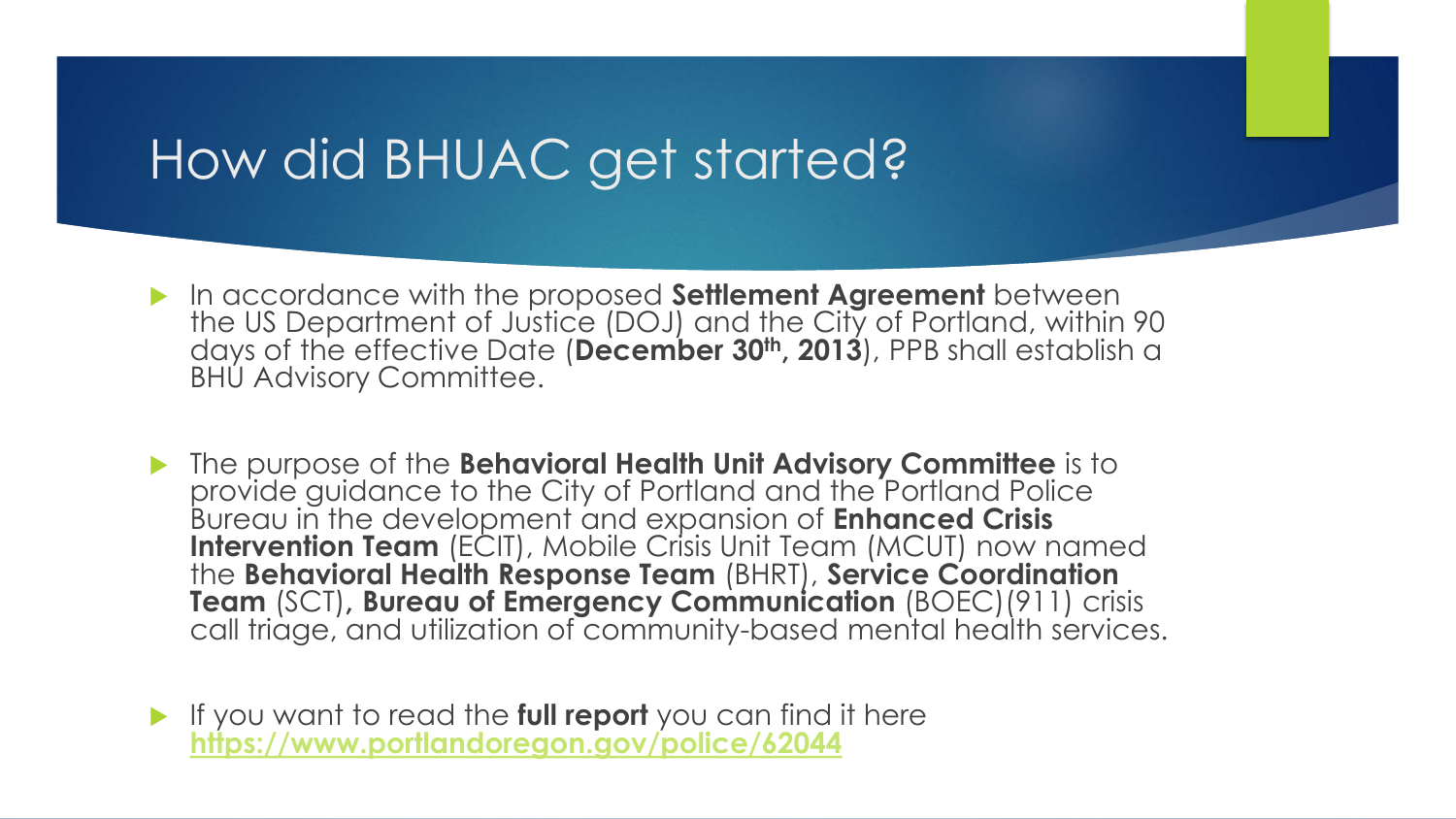# Who is on the BHUAC?

#### **The BHU Advisory Committee shall include representation from:**

- PPB command leadership, CIT, BHRT, and SCT; BOEC;
- civilian leadership of the City government;

#### **and shall seek to include representation from:**

- the Multnomah County's Sheriff's Office;
- Oregon State Department of Health and Human Services;
- advocacy groups for consumers of mental health services;
- mental health service providers;
- coordinated care organizations;
- and persons with lived experience with mental health services.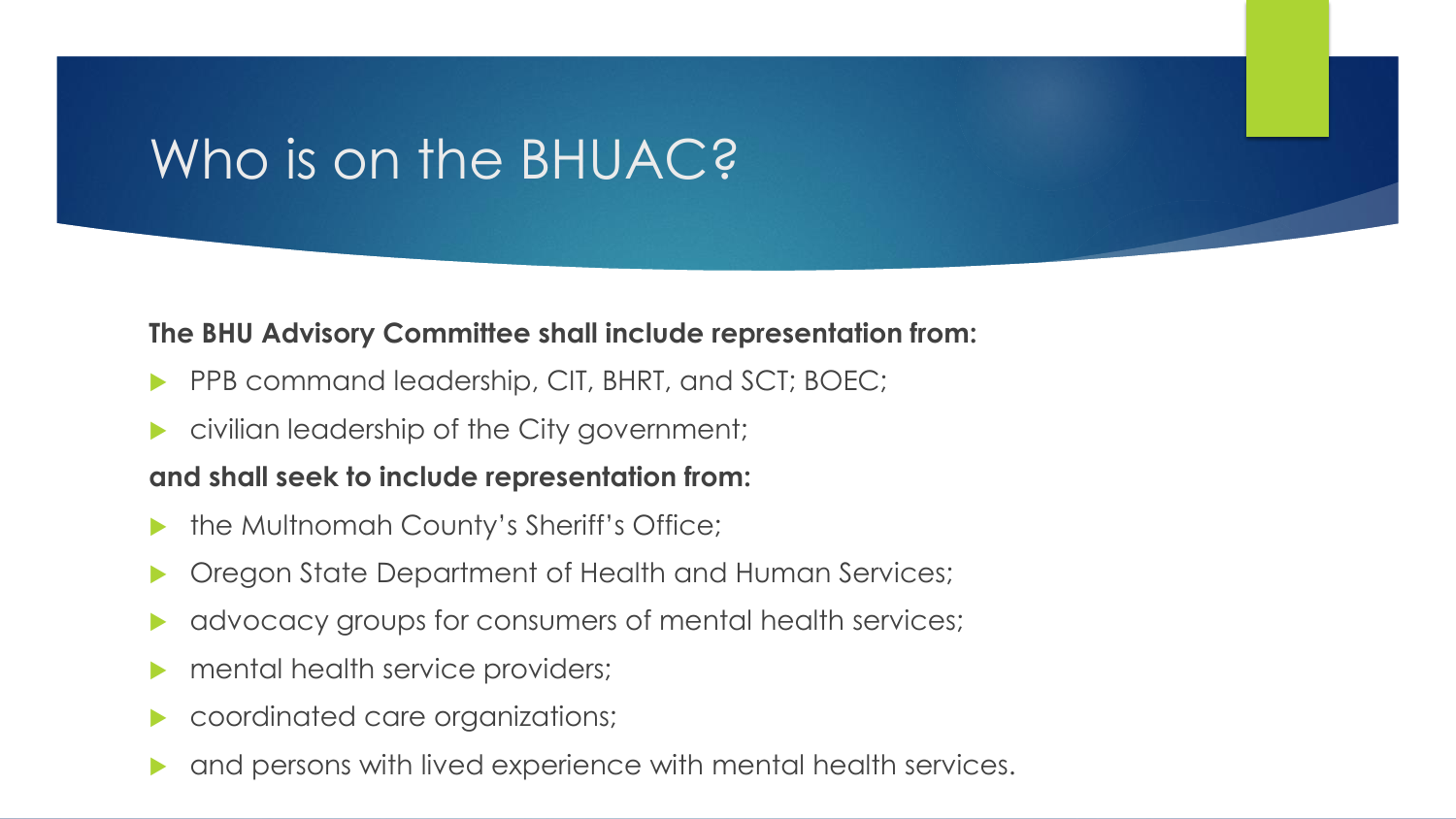# BHUAC Voting Members

Committee members shall serve for two years and may be appointed for an additional two-year term.

- **Janie Gullickson-MHAAO, Committee Chair**
- **Melanie Payne**-BOEC
- **Frederick Staten**-Crisis Manager, Mult. Co Mental Health & Addiction Services
- **Yesenia Carrillo**-Constituent Relations Specialist, Policy & Communication Advisor, Commissioner Ryan's office
- **Emily Rochon-Service Coordination Team**
- **LaKeesha Dumas**-Mult. Co Office of Consumer Engagement
- **Beth Epps**-Cascadia Behavioral Health
- **Grant Hartley**-Metropolitan Public Defenders
- **Melissa Eckstein**-President, Unity Center for Behavioral Health
- **Myrlaviani Perez-Rivier**-Disability rights Oregon
- **Cpt. Nicholas Jarmer**-Multnomah County Sheriff's Office
- **Cissie Bollinger**-Oregon Health Authority
- **Jill Archer**-Care Oregon
- **Juliana Wallace**-Senior Director of Mental Health and Culturally Specific Service, Central City Concern
- **Donald Meyers**-Operations Supervisor, American Medical Response (AMR)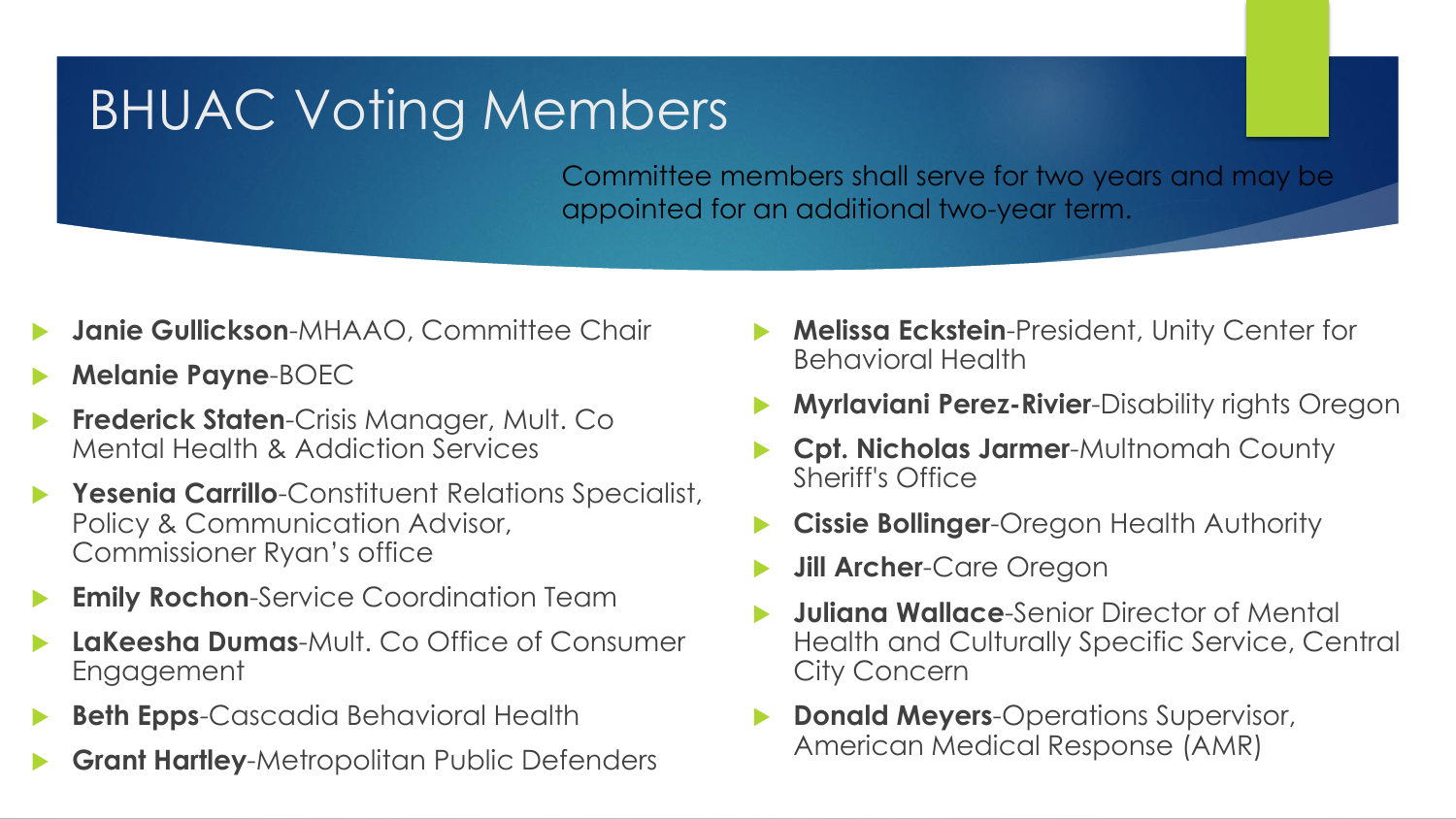# BHUAC Non-voting Members

All members shall have voting rights with the exception of sworn members of the Portland Police Bureau.

- **Lt. Casey Hettman**-Behavioral Health Unit Lieutenant and BHUAC CoChair
- **Sgt. Benson Weinberger**-BHU
- **Sgt. Stephen Mirau**-BHU
- **Mary Claire Buckley**-PPB Inspector General
- **Brynn Bonssdorf**-BHU Admin.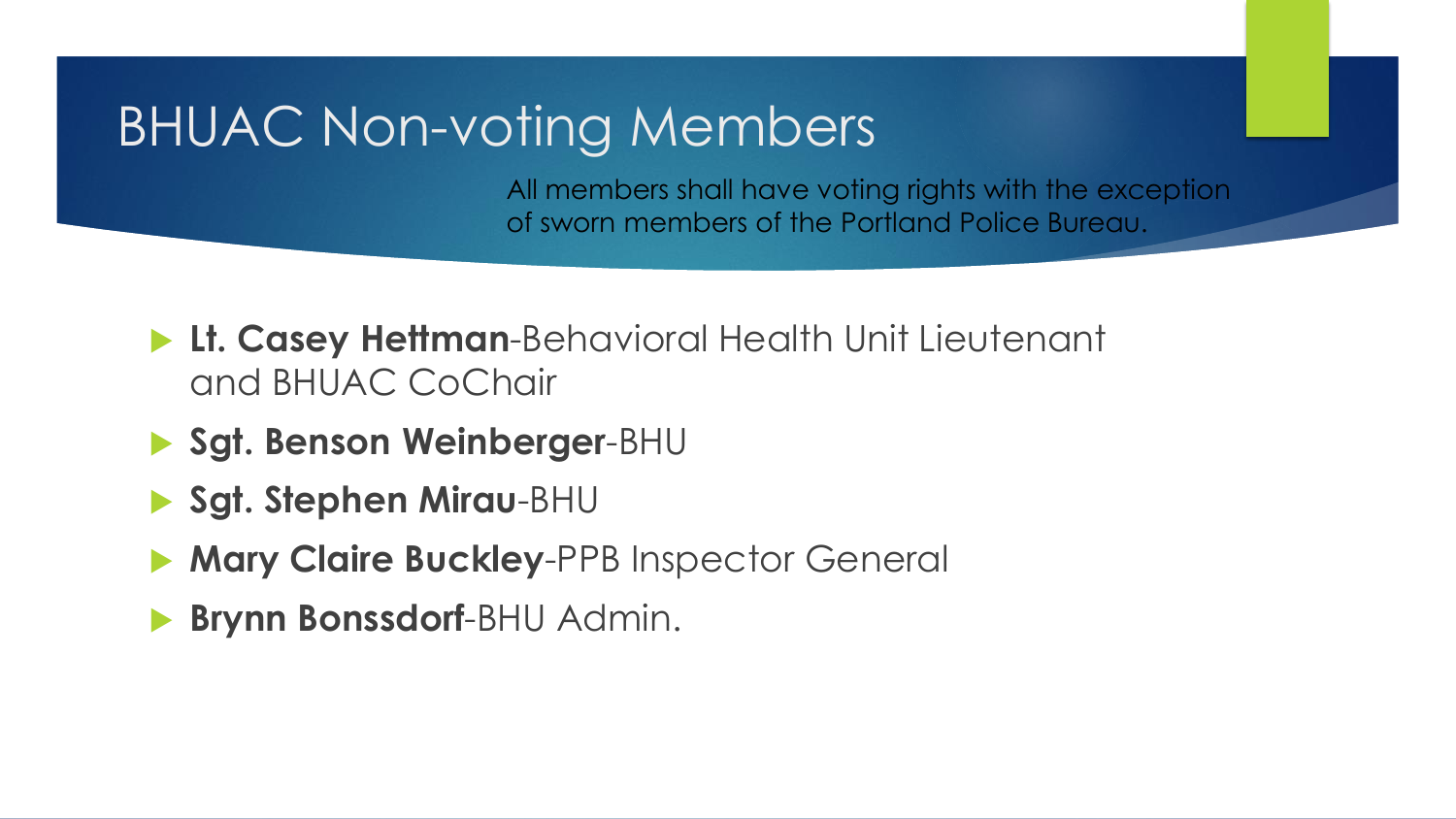# When and where does the BHUAC meet?

#### **The BHUAC meets on the 4th Wednesday of every month from 2 - 4 PM**

**Pre COVID19 Pandemic the BHUAC met at Central Precinct,** located at 111 SW 2nd Ave # 110, Portland, OR 97204. We held meetings on the 11th floor in the BHU Conference Room.

▶ Currently the BHUAC meets on ZOOM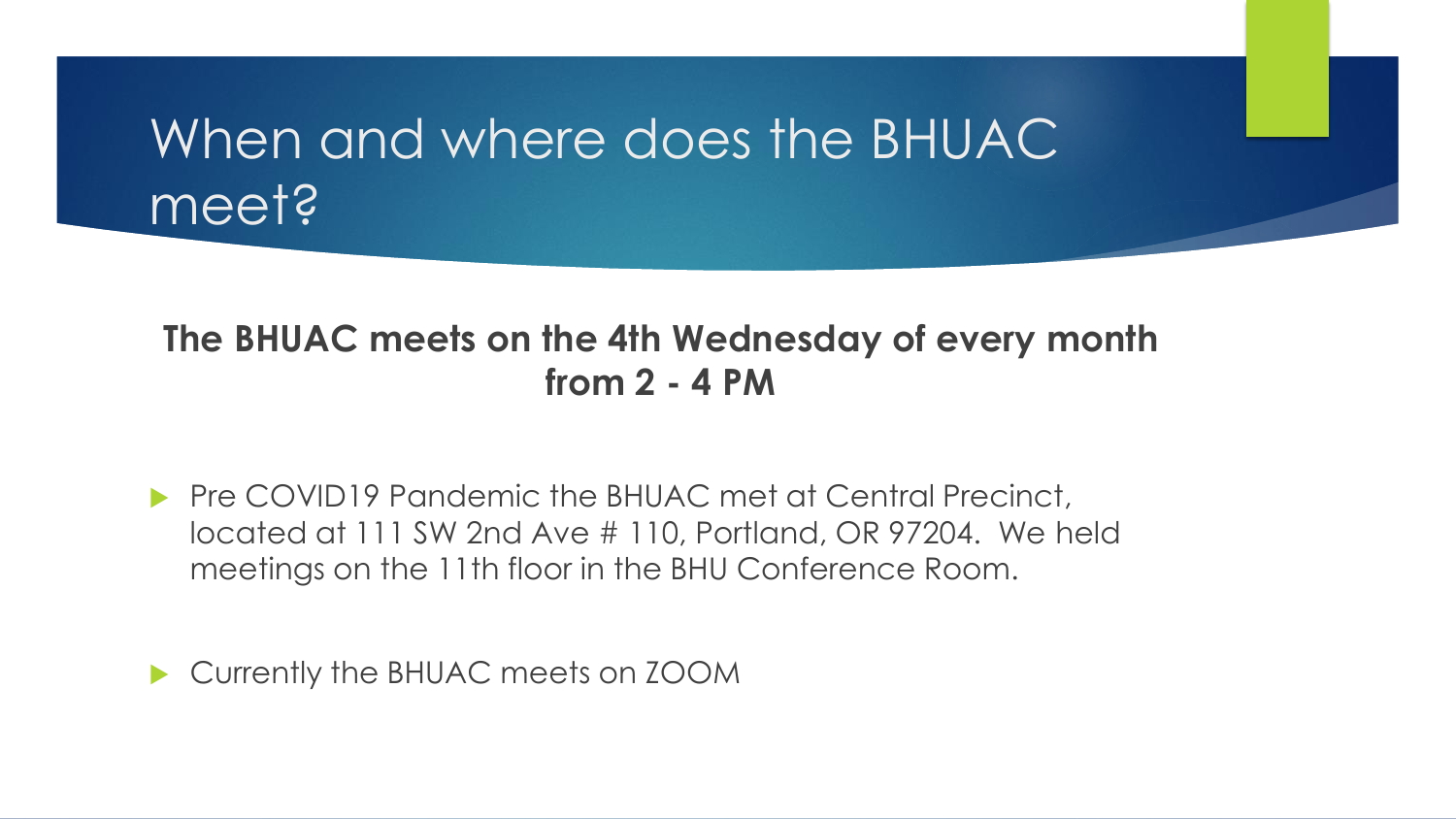# Are the BHUAC meetings open to the public?

- **The BHUAC has been asked this question from time to time.**
- Formal requests have been made to have BHUAC meetings be open to the public
- **The BHUAC members have brought the idea to a vote several** times over the years and the vote has been to remain the way they have been.
- BHUAC members did want to be more engaged with the community
- A Community Engagement Plan was made
- This is the first quarterly BHUAC Community Engagement Meeting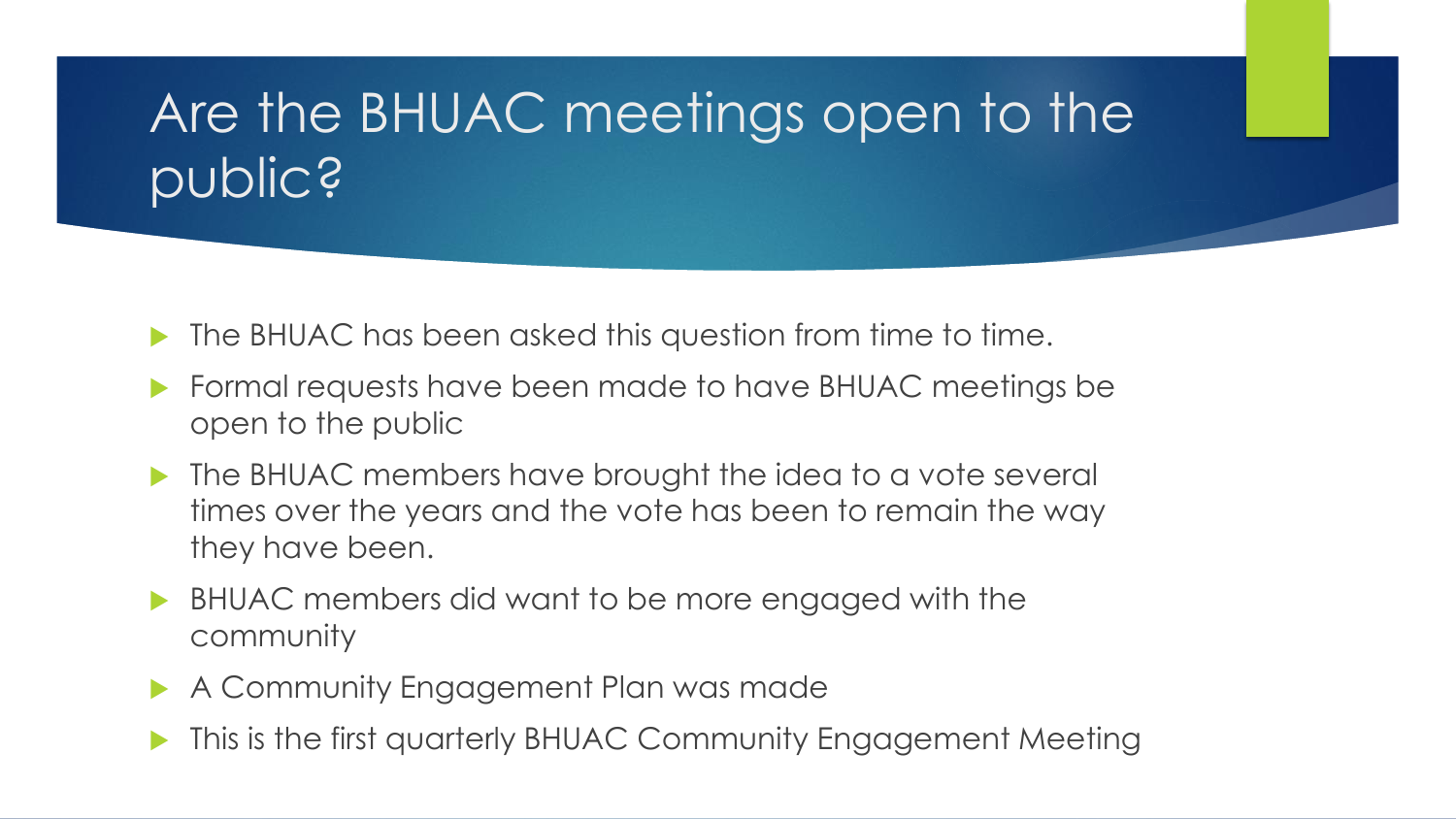## What is some of the work BHUAC does?

- Guides and advises on the work of the BHU including recommendations in determining appropriate changes to systems, policies and staffing.
- Reviews and revises SOPs (standard operating procedures) and Directives
- Attended the first 40 hour Enhanced Crisis Intervention Training (ECIT) and gave recommendations (2013)
- ▶ The BHUAC Chair submits a monthly report to the BHU Lieutenant including any recommendations made by the BHUAC. The BHU Lieutenant forwards the monthly report to the appropriate parties as described in the Settlement Agreement and responds to the committee in writing regarding each recommendation.
- **Tracks outcome data with regard to BHU programs and services**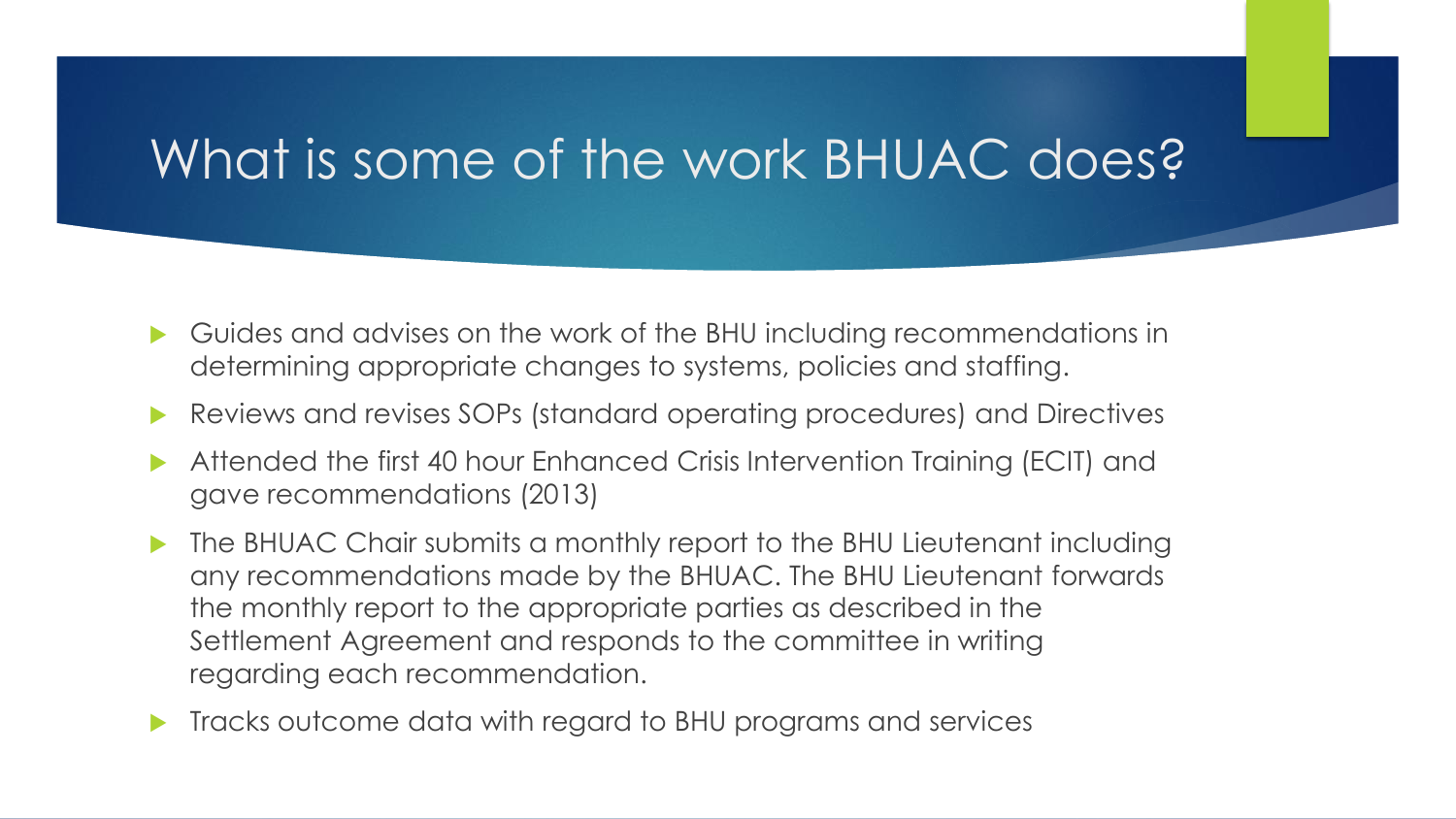# How to engage with the BHUAC

- Via email at **[contactbhuac@gmail.com](mailto:contactbhuac@gmail.com)**
- Quarterly Community Engagement Meetings-next one is June 23rd, 2021

- ▶ Portland Committee on Community-Engaged Policing (PCCEP) Behavioral Health Subcommittee
- **Amy Anderson**-Chair
- **<https://www.portlandoregon.gov/pccep/78725>**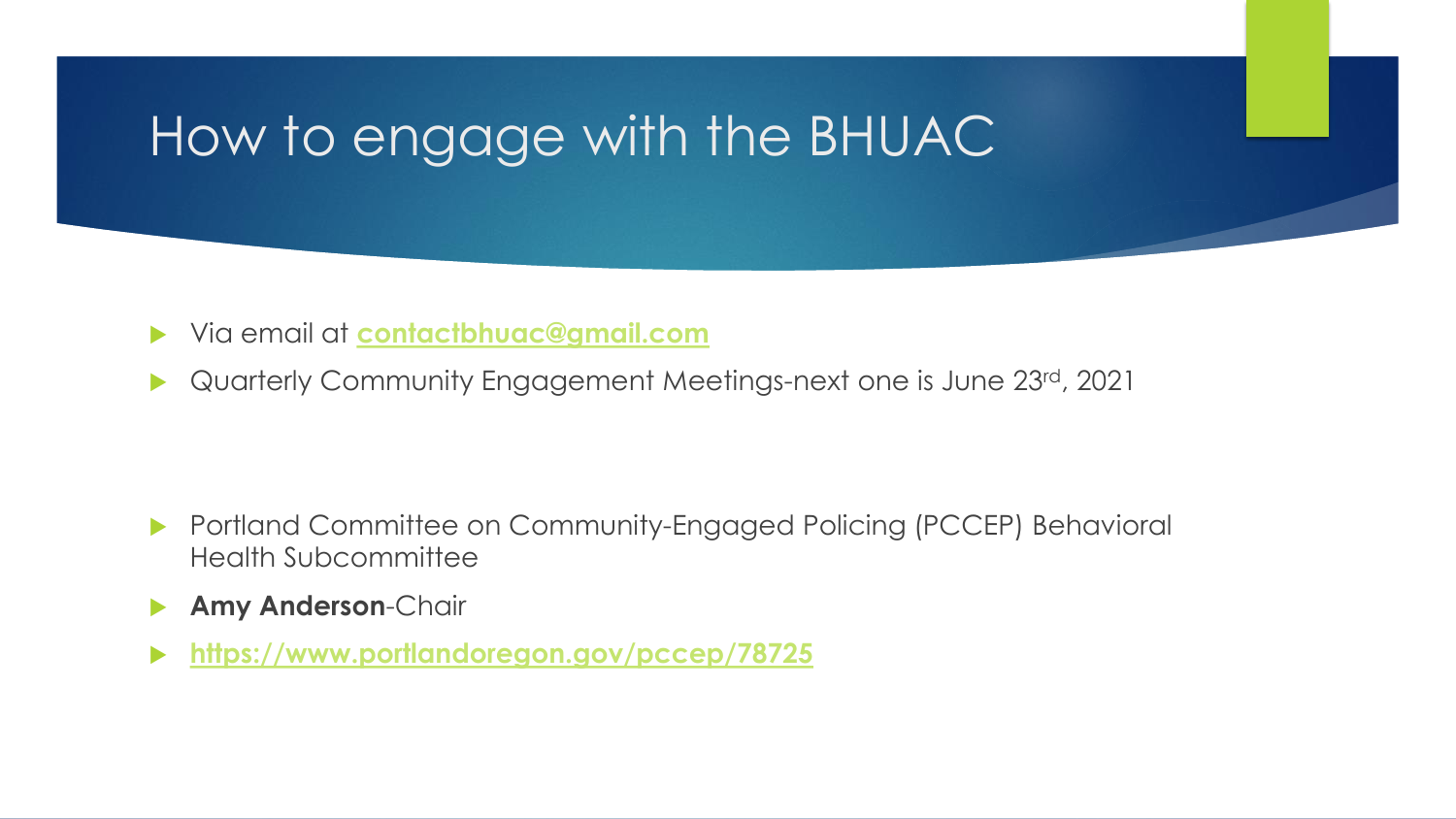#### BHUAC webpage <https://www.portlandoregon.gov/police/68666>

| <b>Police Bureau</b><br>Sworn to protect. Dedicated to serve. | NON-EMERGENCY: 503-823-3333<br>1111 S.W. 2nd Avenue, Portland, OR 97204<br><b>MORE CONTACT INFO</b>                                                                                                                                                                                                                         |
|---------------------------------------------------------------|-----------------------------------------------------------------------------------------------------------------------------------------------------------------------------------------------------------------------------------------------------------------------------------------------------------------------------|
| <b>Jobs</b><br><b>Open Data</b><br><b>Divisions</b><br>ſ۰I    | <b>Community</b><br><b>DOJ</b><br>Library<br><b>Contact Us</b><br><b>Directives</b><br><b>News</b>                                                                                                                                                                                                                          |
| <b>Behavioral Health Unit</b><br><b>Divisions</b>             | <b>BHU Advisory Committee</b>                                                                                                                                                                                                                                                                                               |
| <b>BHUAC Community Engagement</b><br>Meeting                  | <b>BHU Advisory Committee</b>                                                                                                                                                                                                                                                                                               |
| <b>BHU Advisory Committee Members</b>                         | BHU Advisory Committee meetings are held eleven times a year at the Justice Center, located at 1111                                                                                                                                                                                                                         |
| Monthly Reports and Responses                                 | SW 2nd Avenue, Portland, OR. Meetings convene monthly on the fourth Wednesday of the month,<br>with the exception of November and December when the meetings are combined and held on the first<br>Wednesday of December.<br>BHU Advisory Committee meetings are not open to the public. Interested parties may contact the |
| <b>BHU Minutes</b>                                            |                                                                                                                                                                                                                                                                                                                             |
| Agendas                                                       | BHU Advisory Committee at the following email address: contactbhuac@gmail.com                                                                                                                                                                                                                                               |
| <b>Status Report</b>                                          |                                                                                                                                                                                                                                                                                                                             |
| Additional Reports and Responses                              | The BHU Advisory Committee (BHUAC) is convening its first community engagement meeting<br>next Wednesday, March 24th from 6:00-7:30pm. Please see flyer for more information.                                                                                                                                               |
| Subscribe to RSS                                              | The zoom link is: https://zoom.us/j/99822250505?<br>pwd=bW1kWUhaSDJJY1R4SmlrYWZZOU9kdz09                                                                                                                                                                                                                                    |
| <b>MOST POPULAR</b>                                           |                                                                                                                                                                                                                                                                                                                             |
| <b>BHUAC Community Engagement</b><br>Meeting                  | <b>BHUAC Community Engagement</b><br><b>BHU Advisory Committee Members</b><br><b>Meeting</b>                                                                                                                                                                                                                                |
| December 2020 Report                                          |                                                                                                                                                                                                                                                                                                                             |